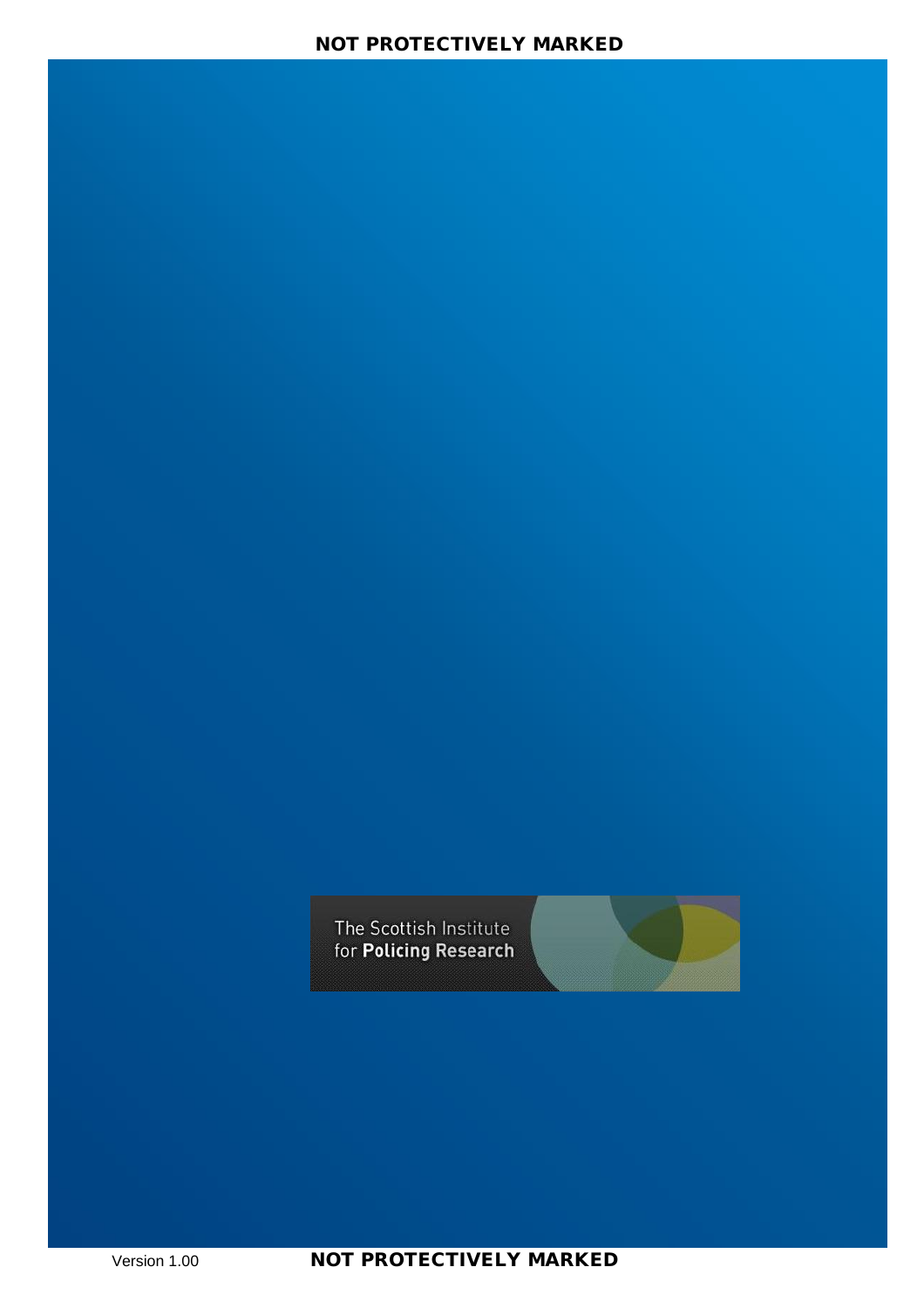# **DOCUMENT INFORMATION**

| <b>Document Title</b>                                                |                                |
|----------------------------------------------------------------------|--------------------------------|
| <b>Version Number</b>                                                | 1.00                           |
| <b>Owning Department</b>                                             | <b>Corporate Services</b>      |
| Author(s)/Reviewer                                                   | <b>PC David Bradley</b>        |
| <b>Publication Date</b>                                              | 18/11/2014                     |
| Date of Document Review                                              | 18/11/2016                     |
| <b>GPMS Marking</b>                                                  | <b>Not Protectively Marked</b> |
| Reason for GPMS higher than Not<br><b>Protectively Marked</b>        | N/A                            |
| Disclosable under the Freedom of<br>Information (Scotland) Act 2002? | Yes                            |
| <b>Publishable under Model Publication</b><br>Scheme (MPS)?          | Yes                            |
| If NO, provide reason                                                | N/A                            |
| Full EIA or Screening Document?                                      | Ongoing                        |
| Date of assessment                                                   | 18/11/2014                     |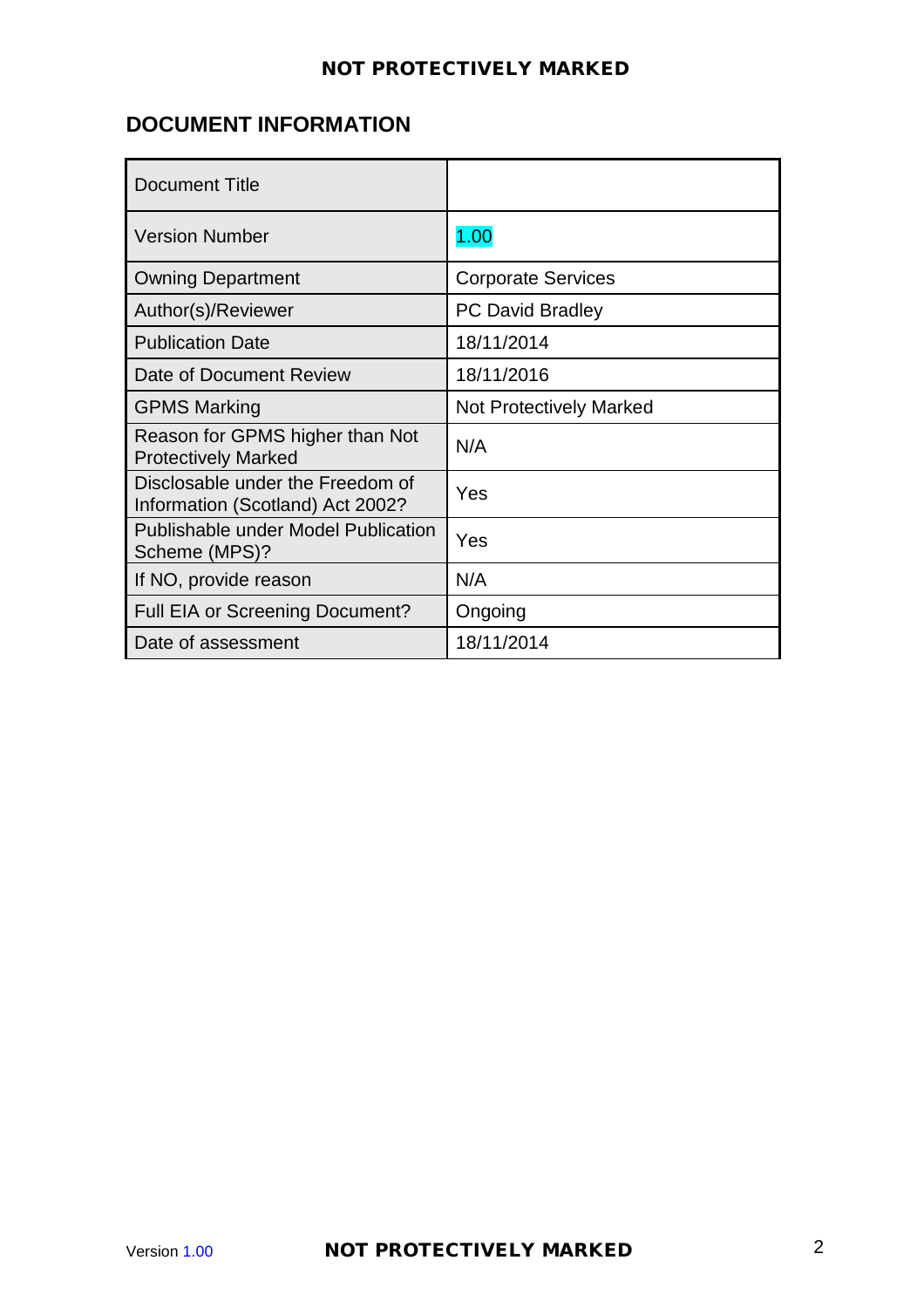# **CONTENTS**

- 1. INTRODUCTION
- 2. NATURE OF THE MEMORANDUM OF UNDERSTANDING BETWEEN SIPR AND POLICE SCOTLAND
- 3. RESEARCH BASED KNOWLEDGE (KT) ACTIVITIES
- 4. CONDITIONS FOR THE PARTNERS TO THE MEMORANDUM OF UNDERSTANDING<br>4.1 FOR SIPR
	- 4.1 FOR SIPR<br>4.6 FOE POLIC
	- FOE POLICE SCOTLAND
	- 4.11 ARRANGEMENTS FOR MANAGING THE MEMORANDUM OF UNDERSTANDING
- 5. REVIEW
- 6. SIGNATURES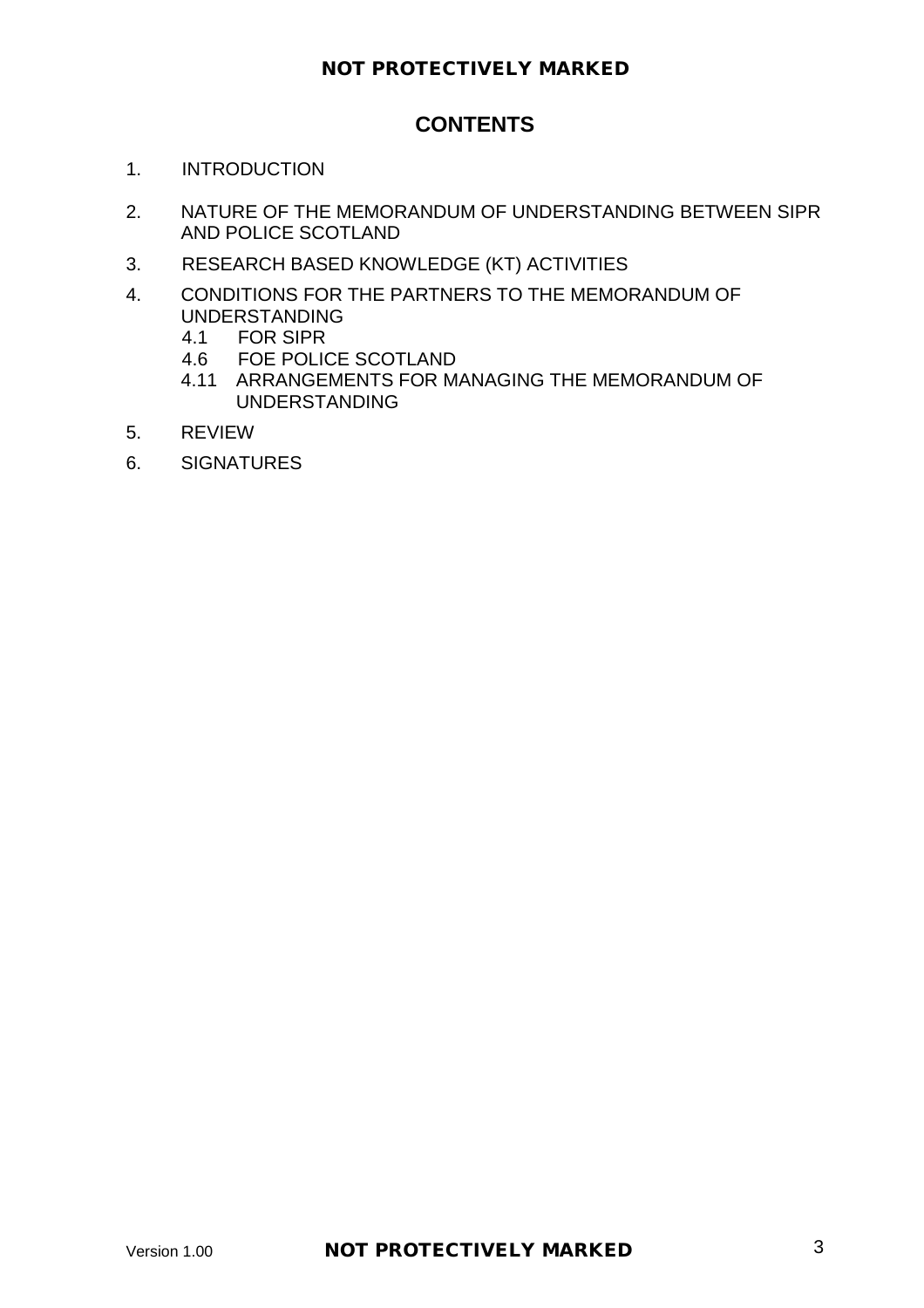# **1. INTRODUCTION**

- 1.1 This Memorandum of Understanding 9MOU)addresses the relationship between the Scottish Institute of Policing Research (thereafter referred to as SIPR) and the Police Service of Scotland (thereafter referred to as Police Scotland) in the context of their joint desire to work together in a spirit of cooperation and collaboration in order to make significant contributions to the evidence base for policing policy and practice in Scotland, and develop Scotland's national and international reputation for police training and research.
- 1.2 It replaces all extant MOUs originally drawn up and signed between SIPR and the Association of Chief Police Officers in Scotland (ACPOS), The Scottish Police College (SPC) and former Scottish Police Forces.
- 1.3 SIPR is a collaborative venture involving investment by 12 participating Higher Education Institutions<sup>[1](#page-3-0)</sup> and receives additional funding from Police Scotland. It has been established with the aims of:
	- undertaking high quality, independent research of relevance to policing in Scotland;
	- facilitating the effective use of research findings by the police so that research makes evidence-based contributions to the development of policing policy and practice;
	- enhancing national and international recognition for policing research carried out in Scotland.
- 1.4 The overall aim of the MOU is to facilitate co-operative working between the police service and SIPR. It is expected that this will encourage the enhanced contribution of academic knowledge, experience and expertise, as brought together through SIPR, to policy, procedure and practice within the police service.

## **2. NATURE OF THE MOU BETWEEN SIPR AND POLICE SCOTLAND**

- 2.1 Police Scotland contribution to the funding of SIPR provides for a range of short to longer term benefits for both parties, these are:
	- a) The development and conduct of a high quality research programme which will engage with the interests and priorities of the Police Scotland and which will be articulated through police involvement in SIPR's Executive Committee and the three research networks (Police-Community Relations, Evidence & Investigation, and Education and Learning). The improved evidence base, including enhanced awareness of international

<span id="page-3-0"></span> $1$  The consortium of Higher Education Institutions involved in SIPR are: the Universities of Abertay, Dundee, Edinburgh, Edinburgh Napier, Glasgow, Glasgow Caledonian, Heriot-Watt, Robert Gordon, St Andrews, Stirling, Strathclyde and West of Scotland.  $\overline{a}$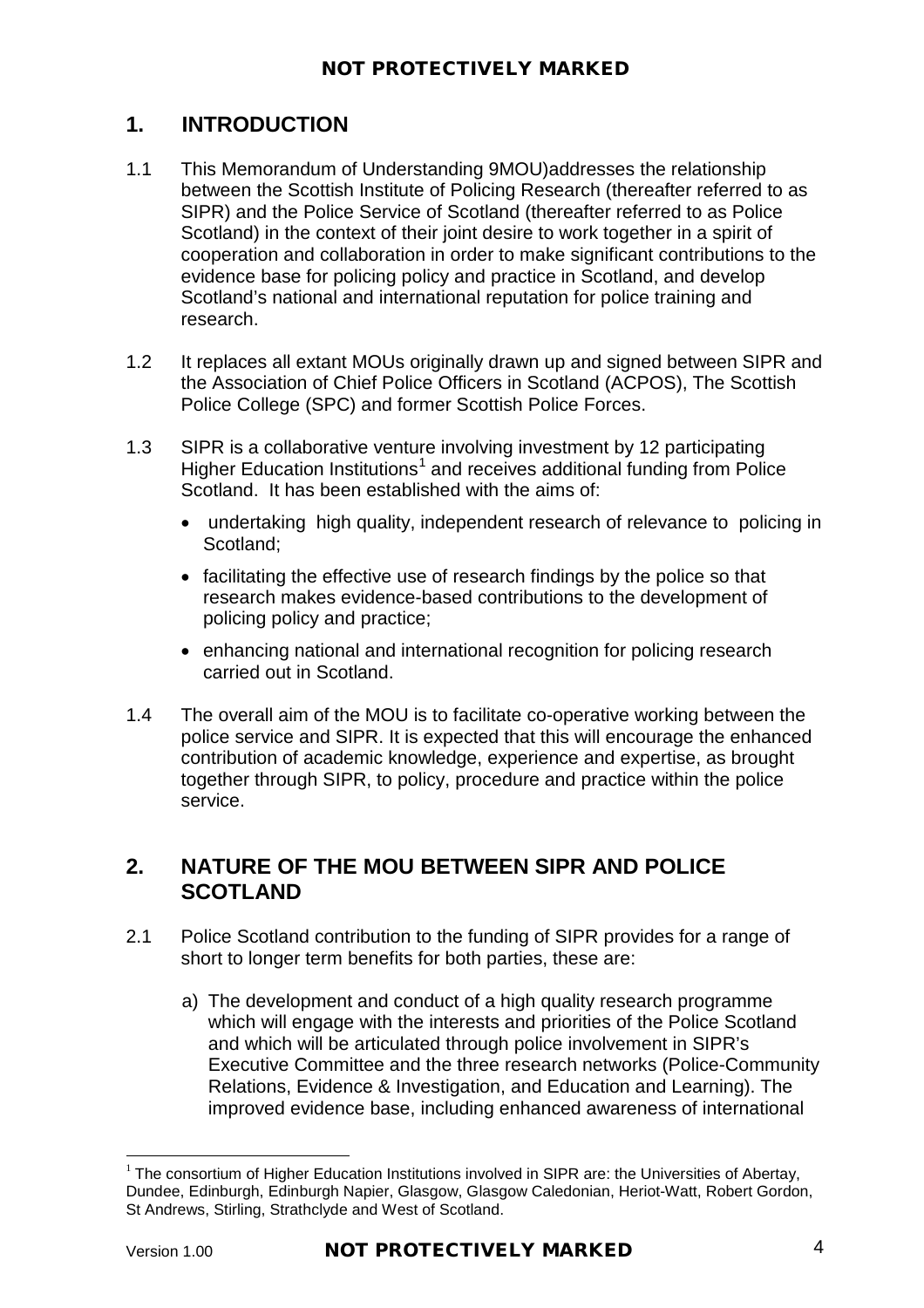and comparative perspectives, will contribute to policing policy and practice in Scotland.

- b) More broadly, the partners seek the development and enhancement of the capacity of the Scottish higher education sector to undertake high quality, relevant research on policing. This will be achieved through the immediate recruitment to Scottish Higher Education Institutions (HEIs) of new, permanent academic staff with expertise in policing; post-doctoral researchers linked to the three research networks, and the longer-term development of early career researchers initially through a programme of doctoral scholarships.
- c) Police Scotland will, where appropriate, provide opportunities for researchers to link and work with the organisation in the development of applied academic research that blended with practitioner experience gives an evidence base to the training products delivered by the SPC, both nationally and internationally.

# **3. RESEARCH-BASED KNOWLEDGE TRANSFER (KT) ACTIVITIES**

- 3.1 SIPR will seek, via the active dissemination of evidence and expertise, to:
	- contribute to evidence-based policy development and practice;
	- inform decision-makers on the evidence base on topics of current and future policy interest;
	- contribute to the development and enhancement of research capacity within the Scottish police service via opportunities for the secondment of police staff to SIPR;
- 3.2 The Research and KT activities of SIPR in collaboration with Police Scotland may include the following:
	- conduct of research on topics agreed in consultation with Police Scotland via the Post-Doctoral studentship programmes;
	- organisation of a Policing Research Seminar series and Annual Lecture programme;
	- participation in a range of ad hoc policy and research meeting
	- production of short reviews/briefing papers of research evidence on substantive policy topics; preparation and delivery of oral presentations on substantive topics;
	- provision of a gateway to the HEIs in terms of offering research opportunities that impact on the evidence base to enhance the quality training products provided by the SPC;
	- assist in joint applications for relevant research and KT funding from research councils and other sources in order to support initiatives such as placements, internships and fellowships where there is a mutual benefit to be derived from collaborative working.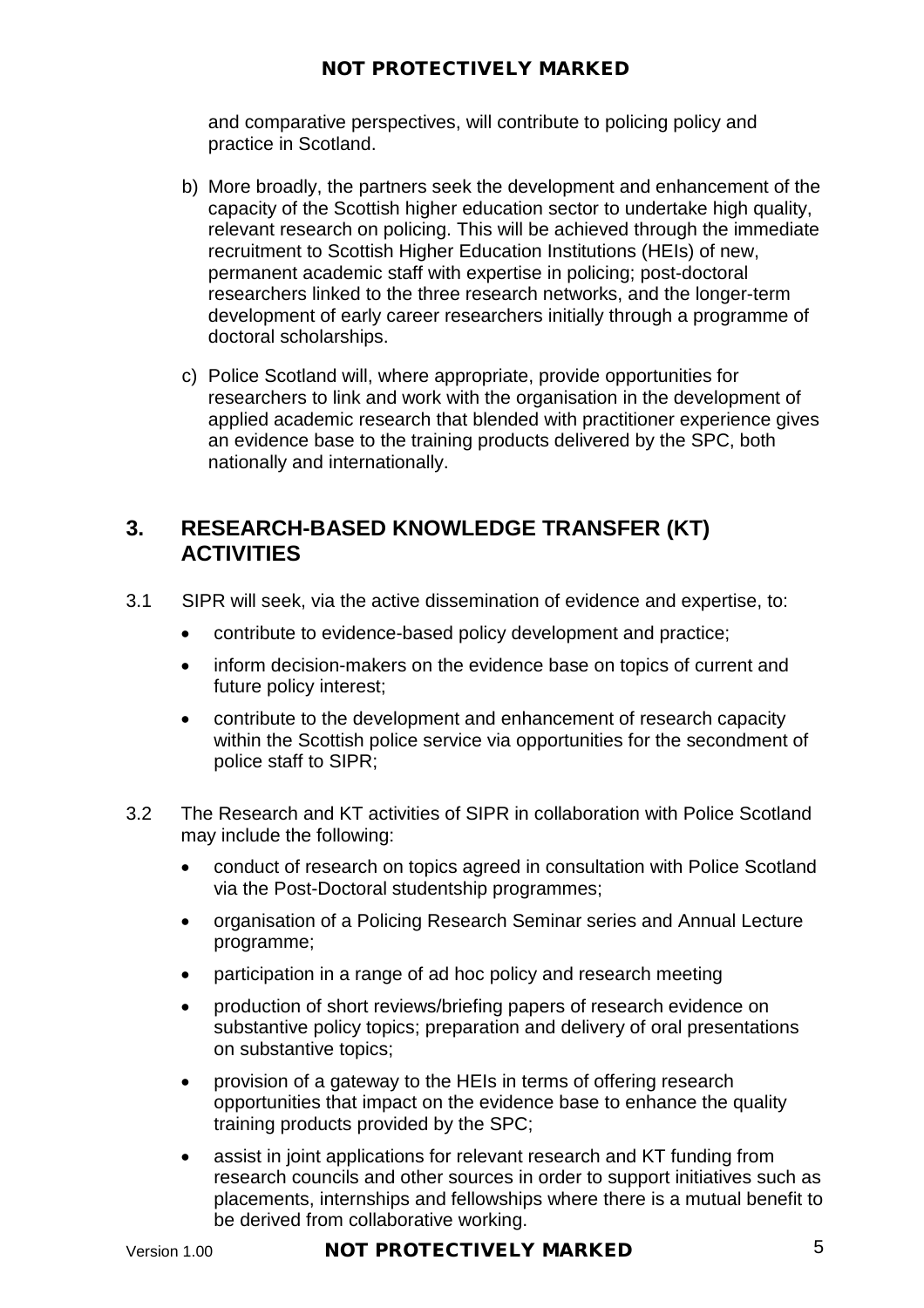3.3 Delivery of KT activities will involve institute members across all participating HEIs. In addition those staff directly supported by SIPR will have an additional responsibility to offer consultancy-style advice to Police Scotland on topics where they have relevant expertise.

## **4. ROLES AND RESPONSIBILITIES OF THE PARTNERS TO THE MOU**

### **4.1 FOR SIPR**

- 4.2 Researchers whose work is supported or facilitated by SIPR have a responsibility to ensure that such research is carried out in accordance with the ethical codes of conduct of the relevant academic discipline and meet established academic conventions in terms of research rigour and validity.
- 4.3 Researchers with responsibility for research staff (including PhD students) whose work is either supported or facilitated by SIPR must ensure that such staff are appropriately managed and supervised.
- 4.4 It is the responsibility of researchers to ensure that appropriate research governance arrangements are in place for any research supported or facilitated by SIPR so that issues relating to intellectual property rights, confidentiality, anonymity and related matters are addressed at the outset of any research project.
- 4.5 Products of research and KT activities supported or facilitated by SIPR may be used for legitimate academic purposes. Police Scotland will require at least 14 days advance notice from SIPR prior to the publication or public announcement of research and analysis it conducts.

#### **4.6 FOR POLICE SCOTLAND**

- 4.7 Police Scotland will endeavour to keep SIPR up to date about research or policy matters relevant to SIPR's research activities through SIPR's Executive Committee.
- 4.8 Police Scotland will provide assistance with obtaining access to data, people and relevant organisations in relation to SIPR's research and KT activities.
- 4.9 Police Scotland will facilitate the process whereby the results of research are taken back into the organisation and will have a responsibility for ensuring that the 'absorptive capacity' of the organisation is such that sufficient opportunities exist for feeding research findings into discussion about policing policy and practice.
- 4.10 SIPR will require reasonable advance notice from Police Scotland of any reference to SIPR unpublished output prior to publication or any public announcements.